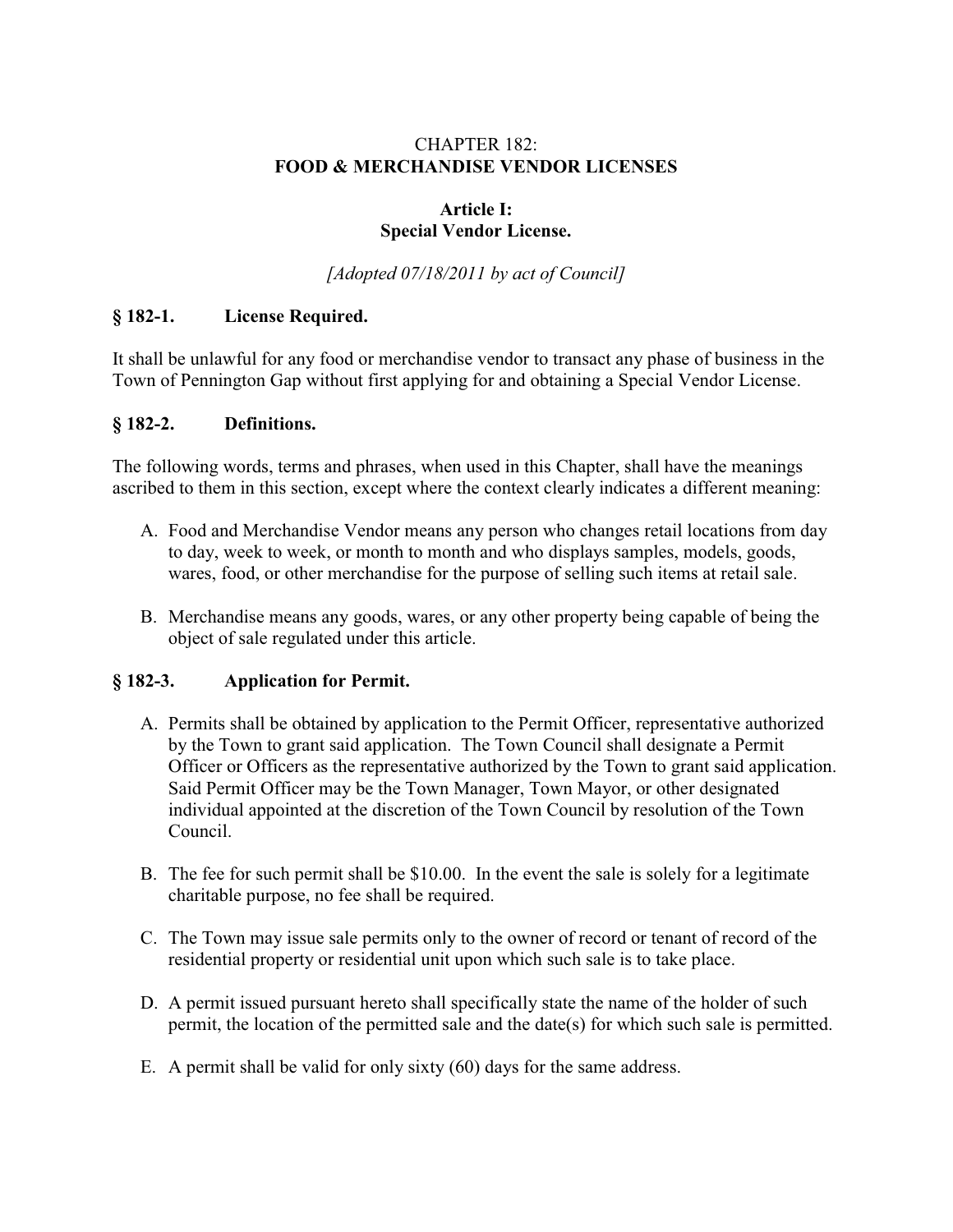F. Application must be made at least 24 hours in advance of such proposed sale. Application made less than 24 hours in advance of such proposed sale shall be reason for the denial of the permit by the Town.

## **§ 182-4. Permit Application.**

An application for a special vendor license shall provide the following information:

- A. His home address;
- B. The business or firm he represents, if any;
- C. A description of the nature of the business and the kind of merchandise or food he desires to sell;
- D. The number of days he intends to solicit orders or sales;
- E. The location where the applicant desires to sell such merchandise or food;
- F. The lease or permission of the property owner where he intends to sell;
- G. A copy of the policy of liability insurance which covers the location where the selling is to take place; and
- H. Signature of applicant and date.

### **§ 182-5. Operating Requirements.**

The following general operating requirements shall apply to all sales regulated by this Chapter:

- A. During the hours of such sale, a permit issued as required hereunder shall be made available for inspection upon request by any Town of Pennington Gap police officer or any authorized representative of the Town.
- B. The conduct of the sale shall not interfere with the orderly flow of pedestrian or vehicular traffic.
- C. There shall be no parking on any main thoroughfare in which a sale is being conducted.
- D. Sale goods may not be displayed in the public right-of-way, and all sale goods shall be arranged so that fire safety service and other officials may have access for inspection at all times during the sale.
- E. No individual, firm, corporation, or other partnership shall be permitted to engage in the business of promoting or conducting sales for others for a fee or other consideration.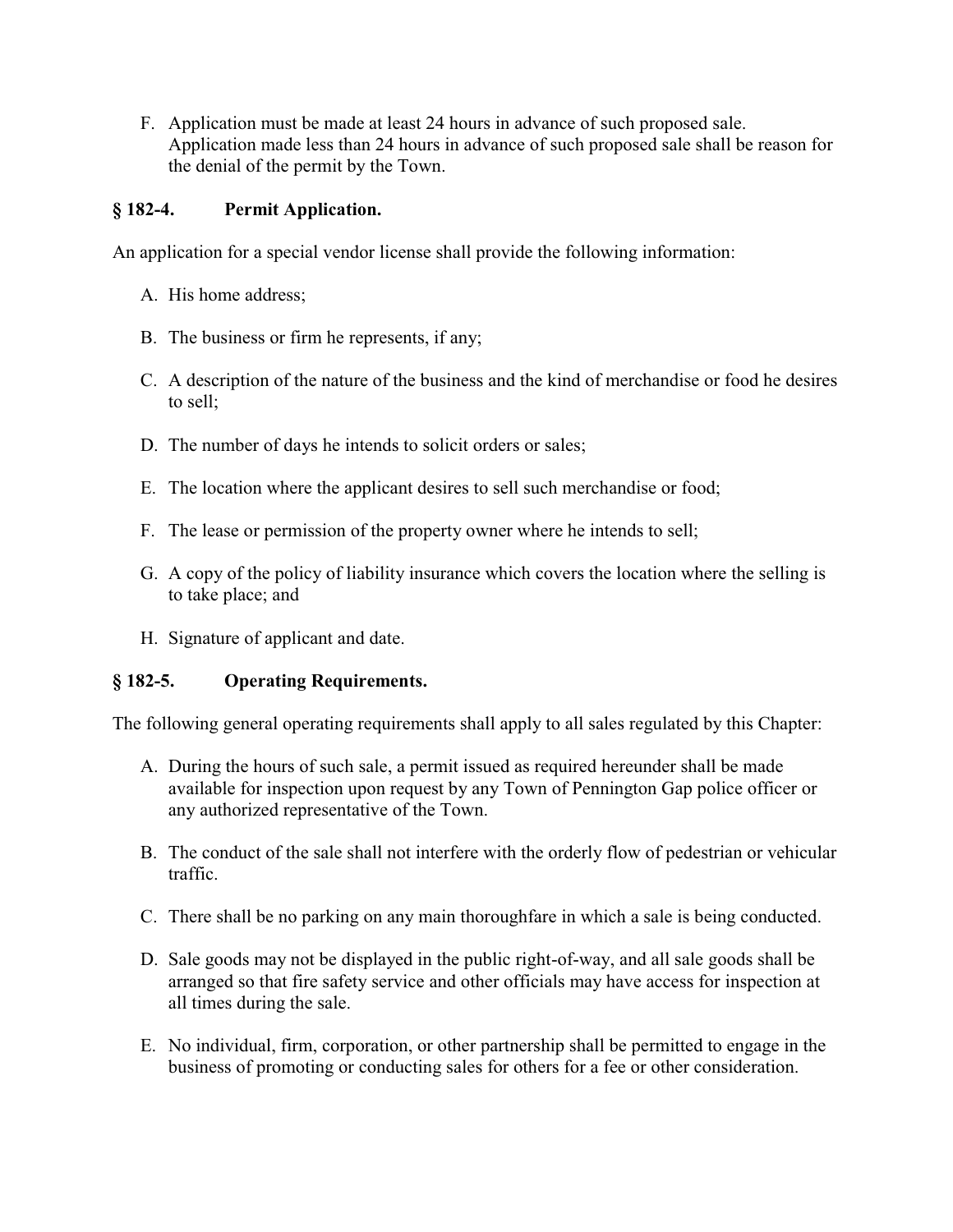F. On any day when the farmer's market, organized pursuant to section 182-12 et seq. of this Code, is in operation, any vendor of farm produce shall be restricted to sale said produce at the location of the farmer's market. A vendor of farm produce who has a valid special vendor permit pursuant to this section is not required to purchase an additional permit, namely a farmer's market vendor permit, pursuant to section 182-14. The term "produce" in this section means the product of a farm or agriculture.

*[Amended 5-21-12 by adding subsection F with the establishment of a farmer's market]* 

## **§182-6. Violations & Penalty.**

Any violation of this article shall constitute a class 3 misdemeanor. Each day of the violation shall constitute a separate violation.

## **§182-7. Revocation of Permit.**

A special vendor's license may be revoked by the Town of Pennington Gap if the merchandise or food vendor is in non-compliance with this ordinance or for other reason related to the protection of public health, safety, or welfare.

## **§ 182-8. Renewal of Permit.**

The vendor's license shall be applied for every sixty  $(60)$  days. Vendor's license renewal shall be on a sixty  $(60)$  day basis, from date of issuance of the vendor's license.

### **§ 182-9. Enforcement.**

This Chapter 182 shall be primarily enforced by the Town of Pennington Gap Police Department. Enforcement for violation of this Chapter 182 shall be by criminal complaint or by non-criminal disposition as hereunder provided.

### **§ 182-10. Effective Date.**

This Article shall take effect upon its passage.

#### **Article II: Farmers Market.**

*[Adopted 05/21/2012 by act of Council]* 

### **§ 182-11. Preamble.**

The Town of Pennington Gap desires to promote and encourage local farmer's opportunities to sell and trade products which are grown or produced by themselves or members of their households at their own farms, homes, or gardens. To this end, the Town of Pennington Gap endeavors to create a Farmers Market within the Town for the sale of farm or domestic products.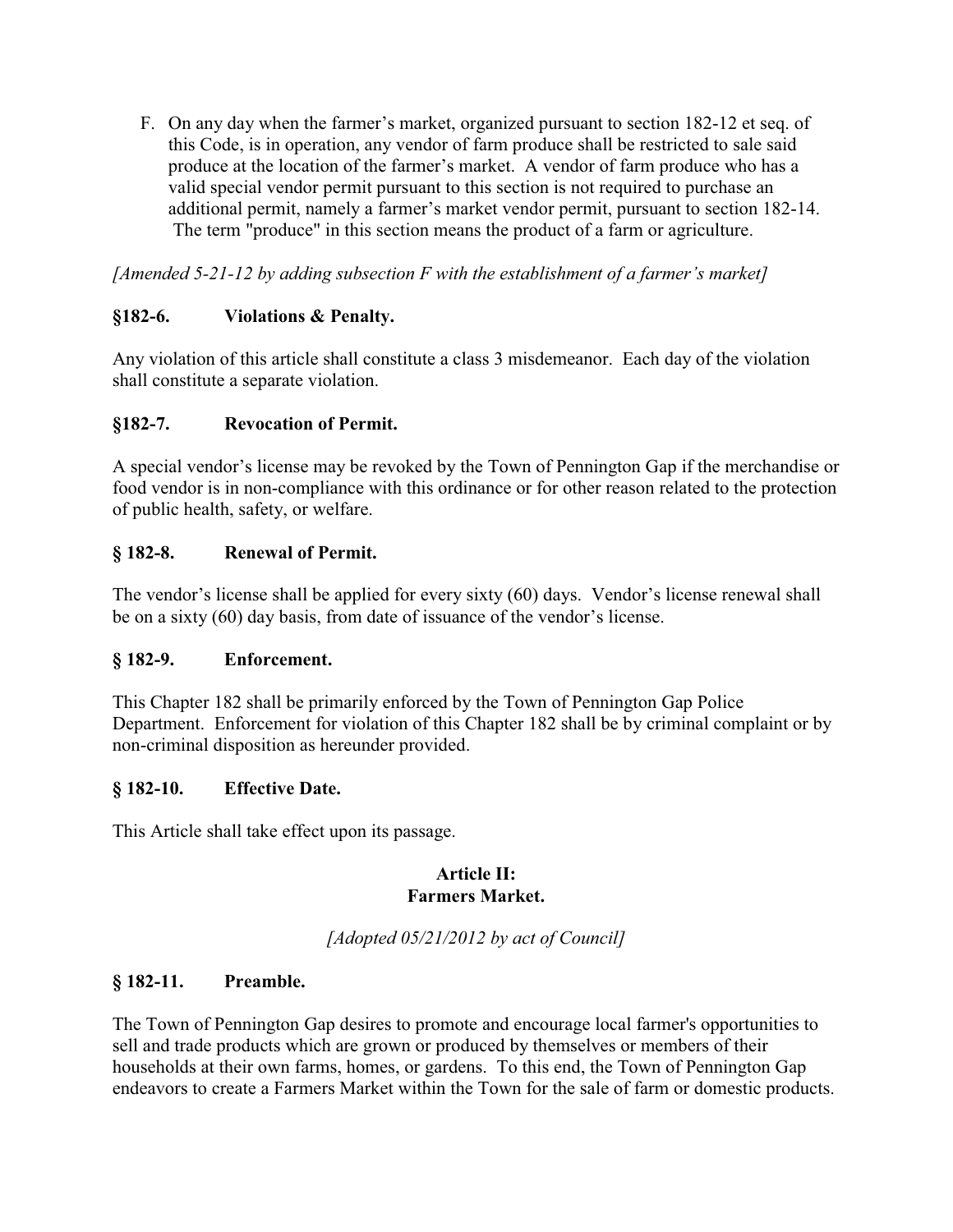# **§ 182-12. Farmers Market Committee.**

A. The Town Council shall at the adoption of this Ordinance appoint a committee to promote, organize, and develop the Farmers Market.

B. The Committee shall consist of at least three members. At least two committee members shall be farmer / vendor representatives who will be selected biennially by Council. A representative from the Town, an employee of the Town, a Town Council Member, the Town Manager, or the Special Projects Coordinator shall serve on the Committee and shall serve as liaison between the Council and the Committee.

## **§ 182-13. Guidelines for operation.**

A. The Farmers Market Committee shall prepare Guidelines for operation of the Farmers Market, which shall specify the following: rules for display of products, regulations for vendor attendance, responsibilities of vendors, dates of operation, hours of operation, location of the Market, and allocation of vendor spaces.

B. The Guidelines for operation of the Farmers Market, as prepared by the Farmers Market Committee, shall be subject to review and approval of Council.

## **§ 182-14. Farmers Market Vendor Permit.**

A. Vendors participating in the Farmers Market shall obtain a Farmers Market Vendor Permit.

B. The Farmers Market Vendor Permit shall be obtained in lieu of the Special Vendors License Permit ordinarily required for Food and Merchandise Vendors pursuant to the provisions of Article I of this Chapter, Section 182-1, requiring a Special Vendor License for any food or merchandise vendor to transact any phase of business in the Town.

C. The Farmers Market Vendor Permit shall only allow the vendor to operate business within the dates and times and at the location for the Pennington Gap Farmers Market.

## **§ 182-15. Farmers Market Vendor Permit Application.**

An application for a special vendor license shall provide the same information required by § 182- 4 of this chapter for Special Vendor Licenses.

## **§ 182-16. Cost for Farmers Market Vendors.**

Together with the Farmers Market Vendor Permit Application required by this Chapter, vendors participating in the Farmers Market shall pay a fee in the following amounts.

A. A fee of Ten Dollars (\$10.00) per day; or